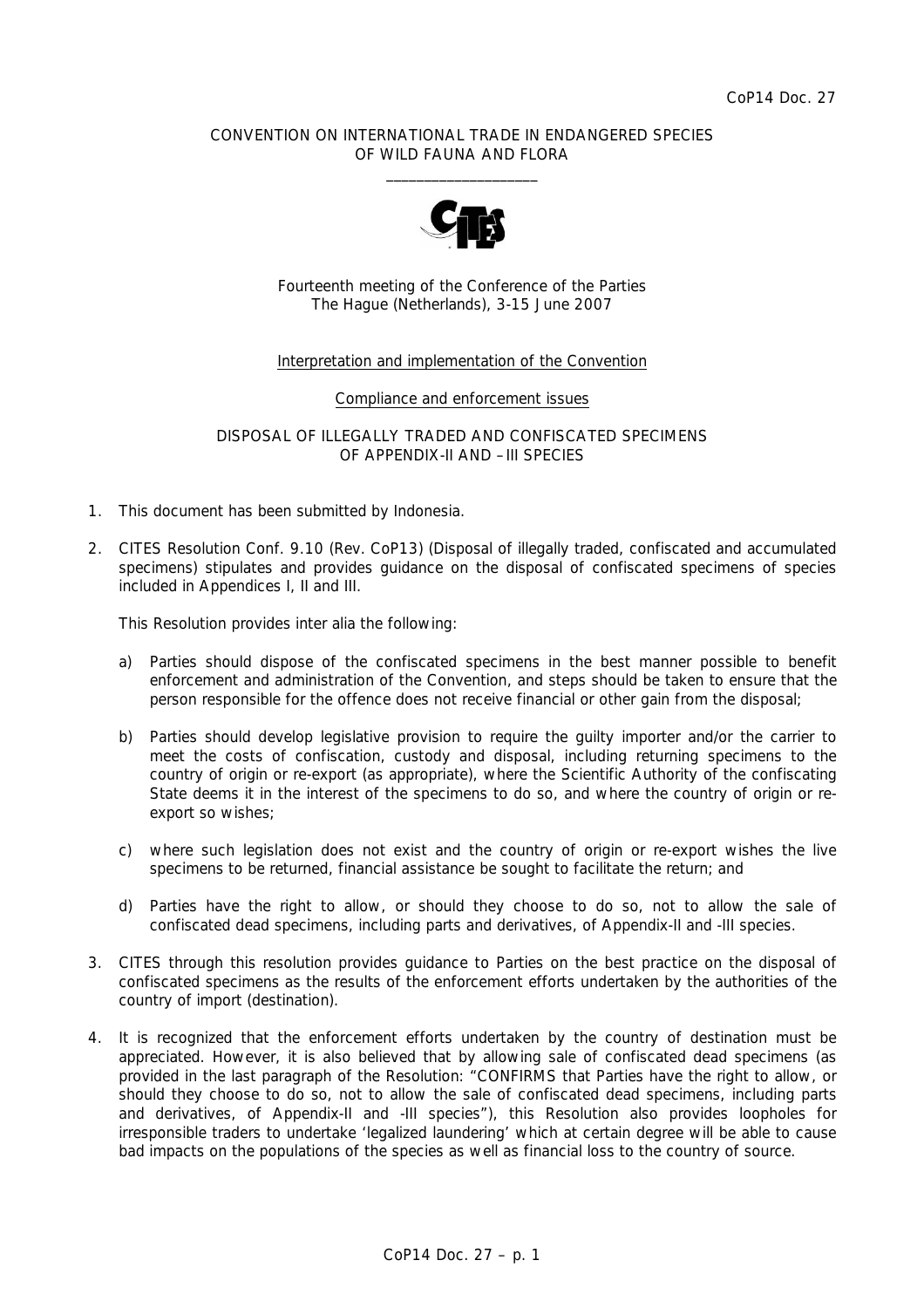- 5. The population damages and financial loss which may be experienced by the country of source may be explained as follows:
	- a) The Non-Detriment Findings (NDF) which have been developed and established by the country of source are badly upset by illegal harvests and subsequent exports (assuming that no illegal export from legally harvested specimens occurs), and in the long run this will threaten the sustainability of the legal trade. In this case the country of origin or country of source has to make adjustments to the current NDF, taking into account the portion of specimens that have been illegally exported (e.g. by adjusting annual harvest and export quota). The impact to the country of source will become worse if the confiscation and subsequent sale by the country of destination are not reported to the country of origin or country of source [Resolution Conf. 9.10 (Rev. CoP13) does not specifically ask the importing country to report to the country of export/re-export];
	- b) The sustainability of the industry is also threatened because the price of illegal products is usually much lower than the legal one, leading to detrimental competition, which places a burden on the industry;
	- c) Economically the country of origin or country of source has lost financial revenues in terms of the tax and levy imposed to the products which should have been able to be re-invested into the conservation and management of the species; and
	- d) It is our understanding that Resolution Conf. 9.10 (Rev. CoP13) implies that confiscated specimens become the property of the confiscating government and that it has the right to sale or auction the specimens for its own benefit. This particular provision is believed to be incorrect as the confiscated specimens should have been regarded as the property of the country of origin or source, and therefore the country of origin or source should benefit from the sale or auction.
- 6. It has been recorded that there have been numerous confiscations of illegally shipped specimens of Appendix-II and -III species from range States, undertaken by authorities of the importing countries. While appreciating the efforts on law enforcement undertaken by such government authorities, it has been very rare that such actions have led to the punishment of the guilty importers and exporters. In many cases, the importers and exporters were unknown, making it difficult to further investigate the cases. Furthermore, there are importing countries which do not have provisions in their national legislation that require the guilty importer or carrier to meet the costs of confiscation, custody, storage and return to the country of origin.
- 7. Based on the above background, Indonesia would like to propose that the Standing Committee review Resolution Conf. 9.10 (Rev. CoP13) with the purpose of proposing amendments to it at the 15th meeting of the Conference of the Parties. The draft decision in the Annex to this document is submitted for consideration by the Conference of the Parties.

# COMMENTS FROM THE SECRETARIAT

- A. The Secretariat welcomes Indonesia's proposal to initiate discussions on this matter and notes that at least one country has already used the proceeds from several auctions of confiscated specimens to fund conservation activities in the countries where those specimens originated [see the 16th issue of *CITES World* (December 2005)].
- B. The Secretariat supports the draft decision, but it believes that the decision should not pre-empt the purpose or scope of the proposed review. In this connection, the word 'include' might be replaced with 'consider' and the word 'issues' might be replaced with 'suggestions'. It would be worth reviewing not only Resolution Conf. 9.10 (Rev. CoP13) but also Resolution Conf. 10.7 and determining whether they should be consolidated, simplified and otherwise revised. This could provide Parties with better guidance on how to take rapid, considered and consultative decisions on the disposal of confiscated specimens. The text of the draft decision could benefit from some editing.
- C. Implementation of the draft decision may require the Standing Committee to establish a working group, which could work electronically.